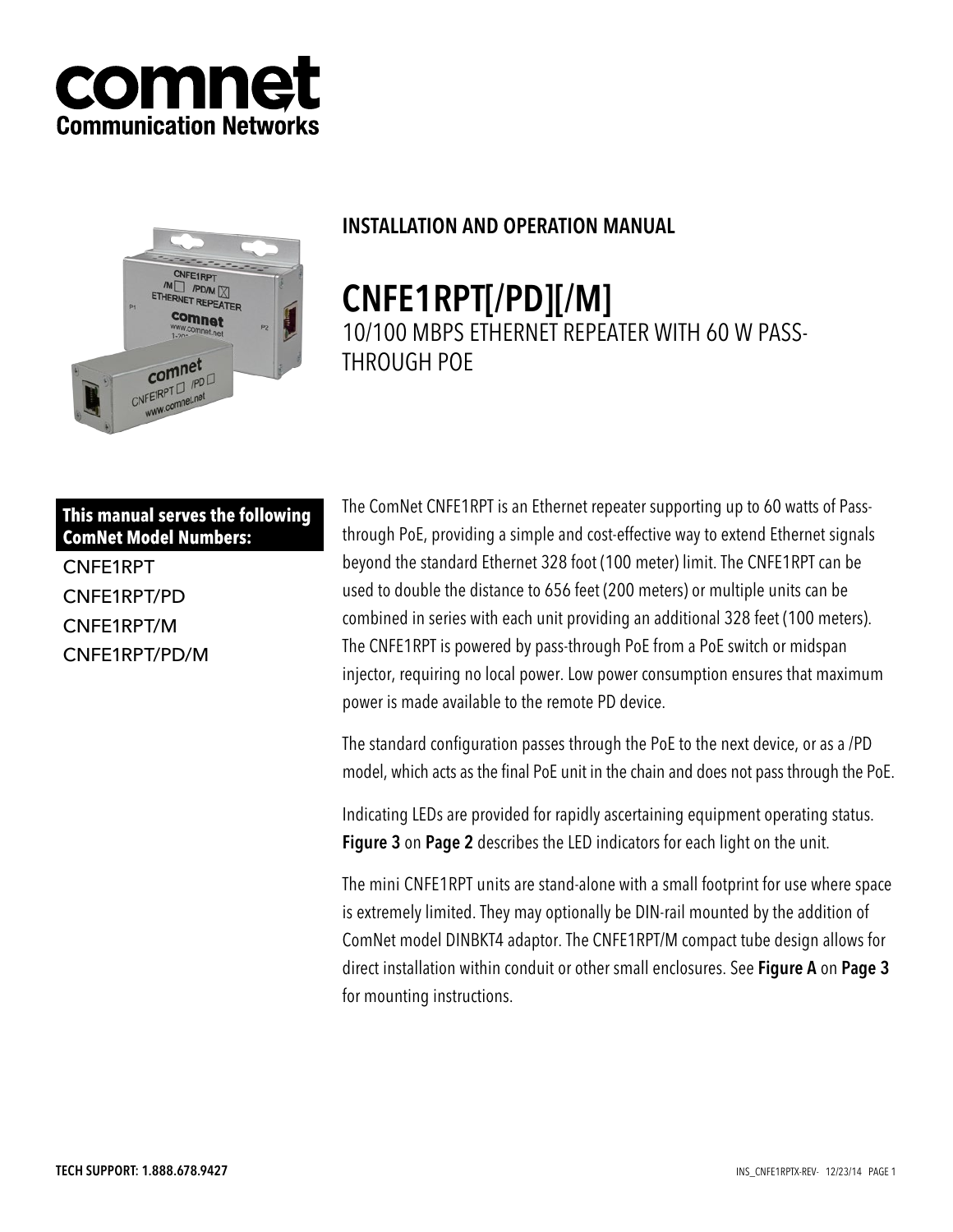# **FIGURE 1 – CNFE1RPT[PD] EXTENDER**



*Note: Ports are universal, and either can be used as in or out.*

Power: Supplied by PSE Power Consumption: <1 W

Power Consumption: <1 W

## **FIGURE 2 – CNFE1RPT[PD]/M EXTENDER**



*Note: Ports are universal, and either can be used as in or out.*

### **FIGURE 3 – INDICATING LEDS**

|               | <b>COPPER</b>                                     |
|---------------|---------------------------------------------------|
| <b>GREEN</b>  | Solid - No Activity<br><b>Blinking - Activity</b> |
| <b>YELLOW</b> | Highest Data Rate<br>(100Mb)                      |